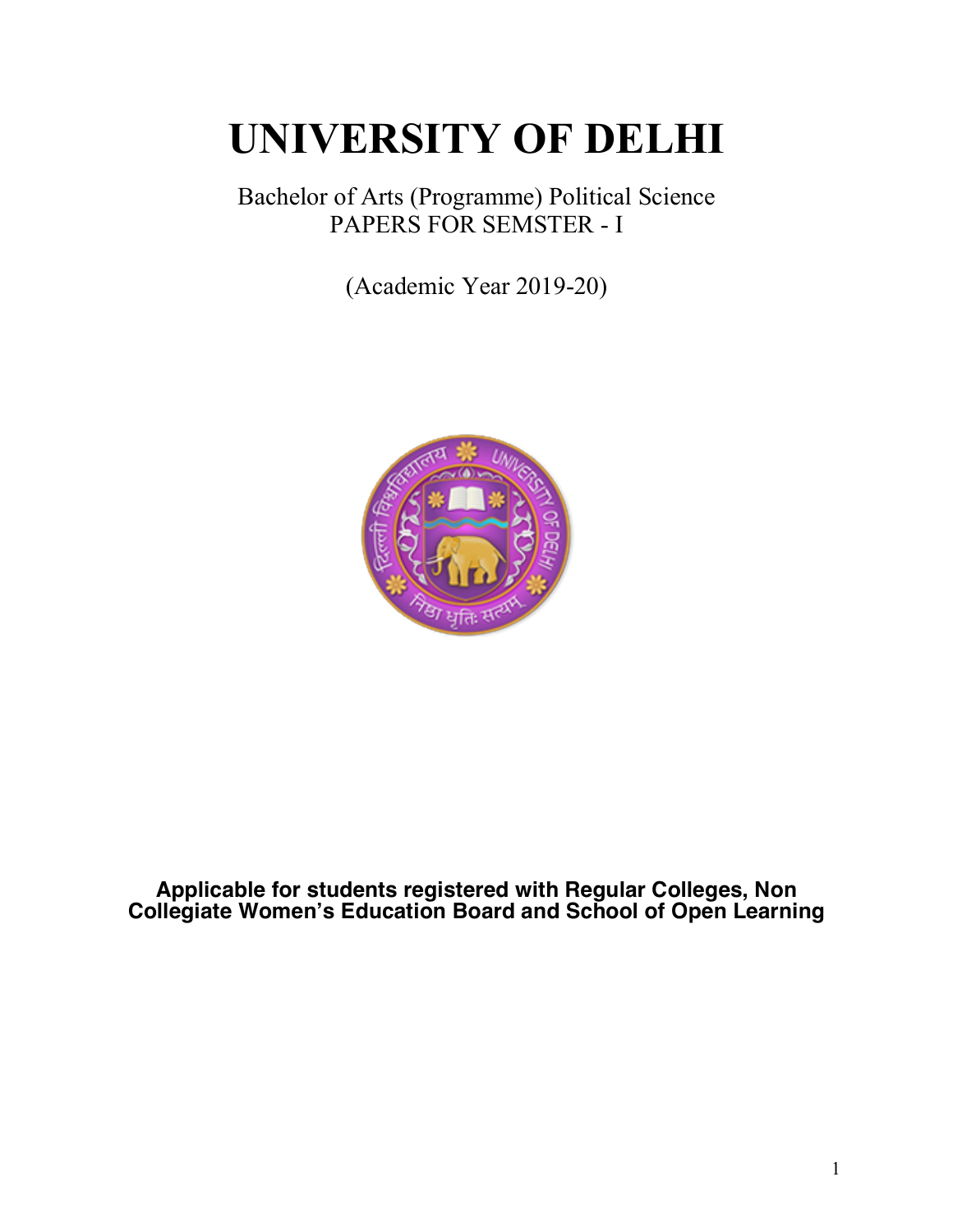# **Paper for SEMESTER - I**

#### **A. Discipline Specific Core Course**

1. Paper I - Introduction to Political Theory

## **STRUCTURE FOR SEMESTER - I**

| S.<br>NO. | Course                                                           |                                            | Paper                               |                |
|-----------|------------------------------------------------------------------|--------------------------------------------|-------------------------------------|----------------|
| 1.1       | Subject - I<br>Political Science - 1                             | Discipline Specific Core                   | Introduction to<br>Political Theory | <b>DSCIA</b>   |
| 1.2       | Subject - II (Any<br>Other)                                      | Discipline Specific Core                   |                                     | <b>DSC IIA</b> |
| 1.3       | English                                                          | Core (Compulsory)                          |                                     | <b>CC</b>      |
| 1.4       | English/MIL<br>(Communication) /<br><b>Environmental Science</b> | <b>Ability Enhancement</b><br>(Compulsory) |                                     | <b>AECC</b>    |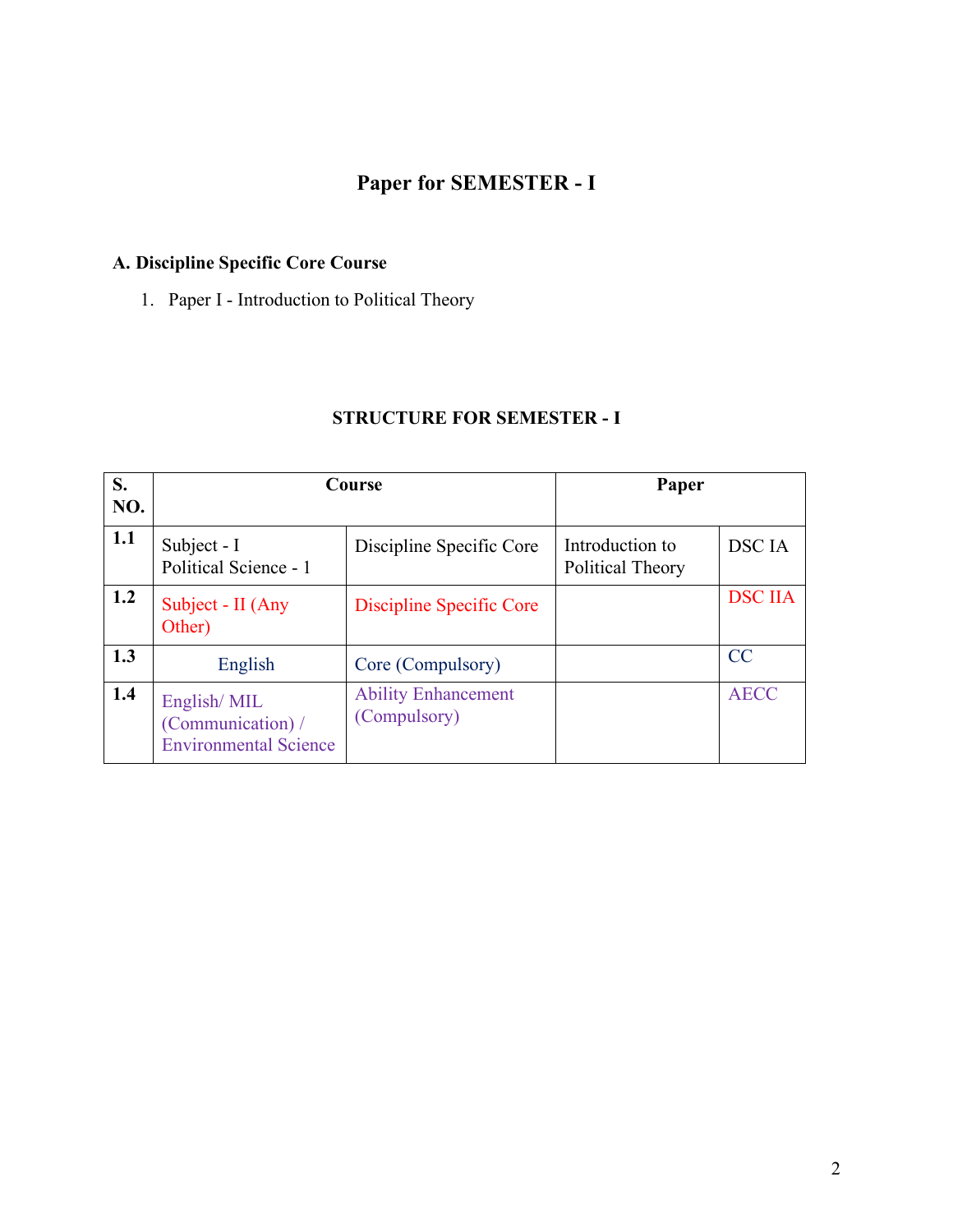# **Courses for B.A. (Programme) Political Science SEMESTER - I**

# **Paper I - Introduction to Political Theory (62321101) Core Course - (CC) Credit:6**

#### Course Objective

This course aims to introduce certain key aspects of conceptual analysis in political theory and the skills required to engage in debates surrounding the application of the concepts.

#### Course Learning Outcomes

After completing this course students will be able to:

- Understand the nature and relevance of Political Theory
- Understand different concepts like liberty, equality, justice and rights.
- Reflect upon some of the important debates in Political Theory

#### Unit 1

#### **What is Political Theory and what is its relevance?**

#### Unit 2 **Concepts: Liberty, Equality, Justice, Rights**

#### Unit 3

#### **Debates in Political Theory:**

a. Protective discrimination and principles of fairness?

b. The Public vs private debate: Feminist Perspective Censorship and its limits

#### References

#### **Unit I**

Bhargava, R. (2008) 'What is Political Theory', in Bhargava, R. and Acharya, A. (eds.) *Political Theory: An Introduction.* New Delhi: Pearson Longman, pp. 2-17.

Bhargava, R. (2008) 'Why Do We Need Political Theory', in Bhargava, R. and Acharya,

A.(eds.) *Political Theory: An Introduction.* New Delhi: Pearson Longman, pp. 18-37. **Unit 2**

Sriranjani, V. (2008) 'Liberty', in Bhargava, R. and Acharya, A. (eds.) *Political Theory: An Introduction.*New Delhi: Pearson Longman, pp. 40-57.

Acharya, A. (2008) 'Equality', in Bhargava, R. and Acharya, A. (eds.) *Political Theory: An Introduction.*New Delhi: Pearson Longman, pp. 58-73.

Menon, K. (2008) Justice', in Bhargava, R. and Acharya, A. (eds.) *Political Theory: An Introduction.* New Delhi: Pearson Longman, pp. 74-82.

Talukdar, P.S. (2008) 'Rights', in Bhargava, R. and Acharya, A. (eds.) *Political Theory: An Introduction.*New Delhi: Pearson Longman, pp. 88-105.

#### **Unit 3**

Acharya, A. (2008) 'Affirmative Action', in Bhargava, R. and Acharya, A. (eds.) *Political Theory: An Introduction.* New Delhi: Pearson Longman, pp. 298-307.